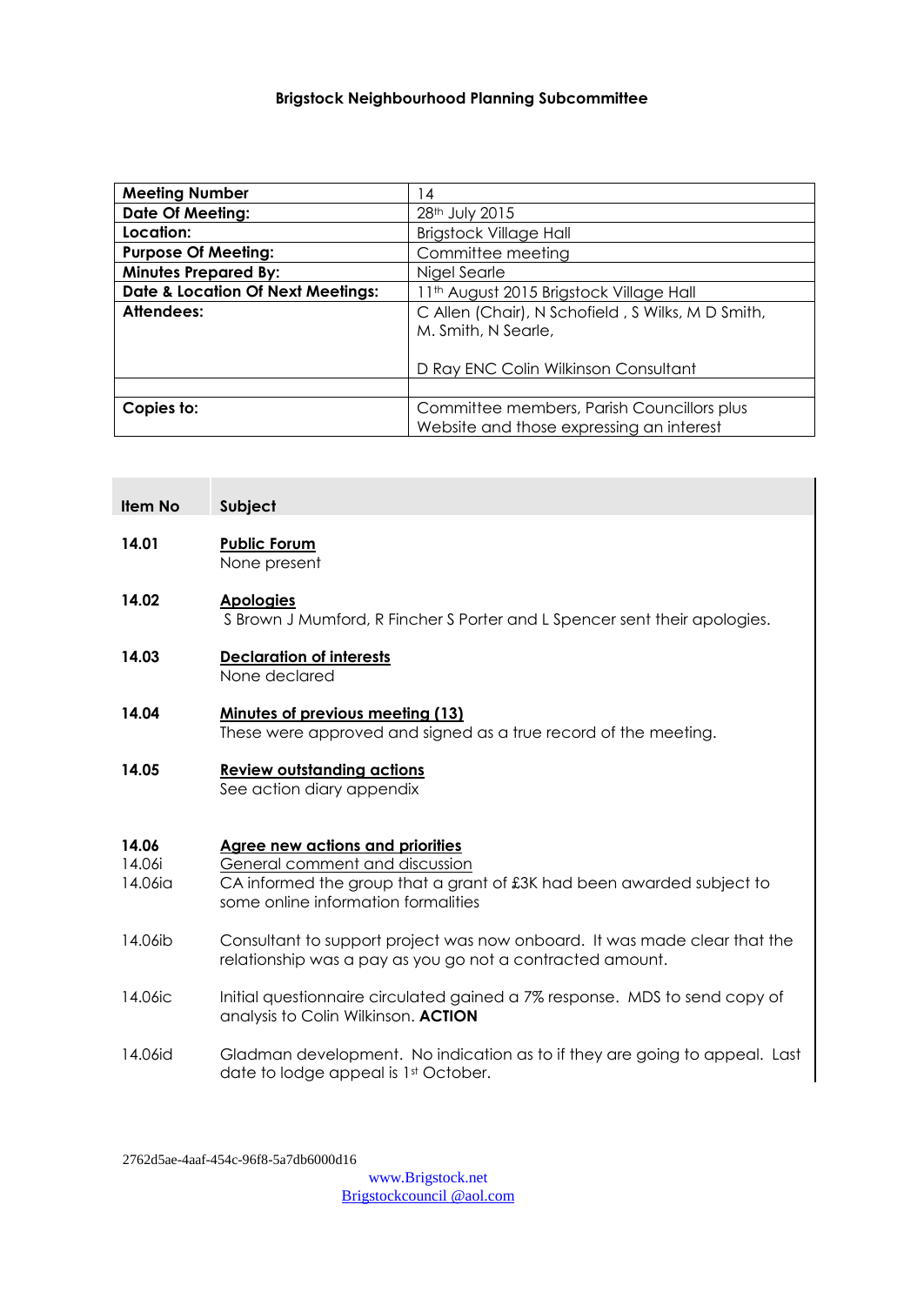#### **Brigstock Neighbourhood Planning Subcommittee**

14.06ie There is a great deal of support information in the Core spatial strategy and rural north plan. D Ray to obtain some hard copy and NS to collect from ENC **ACTION** 14.06if Rural Housing association to attend the September parish council meeting. This may be a source for a housing needs survey. 14.06ii Launch Meeting 14.06iig • Propose that chair of PC or NHP committee introduce project The consultant will then give a presentation. Input from D Ray (ENC) *to be confirmed* There will also be maps and information etc around the hall so there can be subsequent discussion. Possibly some historical information also. The meeting to be an open meeting 23 till 5 in the village hall. SW, CA Colin Wilkinson **ACTION** 14.06iib Colin Wilkinson to undertake a policy review **ACTION** 14.06iic MDS to do some number crunching from census data **ACTION** 14.06iid NJS to establish if ENC will lend some display boards **ACTION** 14.06iii Possible issues to be explored 14.06iiia As well as issues such as development, tourism, ecology there also needs to be some thought as to how to achieve community objectives (what are they) 14.06iiib Agreed that a separate stake holders meeting should be held soon after public meeting regarding the Issues to be on the table eg. What does the residents think of development. Impact on school, do we need to talk to NCC. Service providers and stakeholders, what communications and meetings need to be arranged. *(The public examiner will have an interest in how the process conducted and evidence base to conclusions)* 14.06iiic Aging population and their needs, how is the housing stock balance going forward. 14.06iiid What do we need to protect ie green environments, open spaces, historic buildings etc **14.07 Correspondence** The grant offer document requires that all members of the committee be aware of the Parish Councils Health and Safety policy and data protection. Please see attached documents **ACTION ALL 14.08 AOB**  None **14.09 Date of next meeting** 11<sup>th</sup> August in the village hall meeting room @ 7:30

2762d5ae-4aaf-454c-96f8-5a7db6000d16

[www.Brigstock.net](http://www.brigstock.net/) Brigstockcouncil @aol.com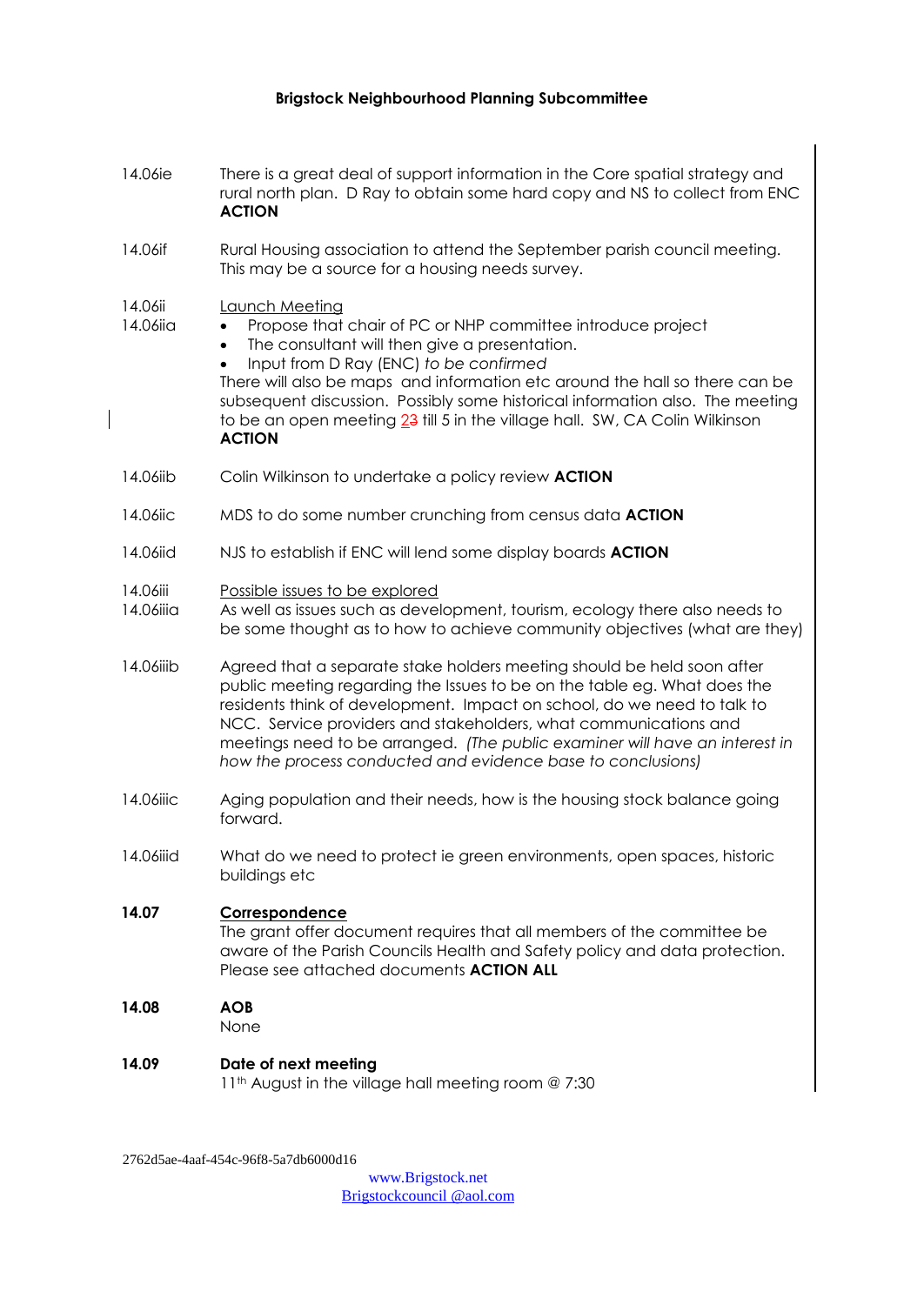# **Health and Safety Policy**

**1** Brigstock Parish Council recognises and accepts its responsibilities as an employer for providing a safe and healthy working environment for all its employees, contractors, voluntary helpers and others who may be affected by the activities of the council.

**2** The Council will meet its responsibilities under the Health and Safety at Work etc Act 1974, and will provide, as far as is reasonably practicable, the resources necessary to fulfil this commitment.

#### **AIMS OF THE HEALTH AND SAFETY AT WORK POLICY** *To provide as far vas reasonably practicable:*

- **1** A safe place of work and a safe working environment.
- **2** Obtain specialist technical advice and assistance on matters of Health and Safety when necessary.
- **3** Sufficient information, instruction and training for employees, contractors and voluntary helpers to carry out their work safely.
- **4** Care and attention to the health, safety and welfare of employees, contractors, voluntary helpers and members of the public who may be affected by the council's activities.

## **ARRANGEMENTS AND RESPONSIBILITIES FOR CARING OUT THE HEALTH AND SAFETY POLICY AT WORK**

#### *As the Council's Safety Officer, the Clerk will:*

- **1** Keep informed of relevant Health and Safety policy legislation.
- **2** Advise the council on the resources and arrangements necessary to fulfil the councils responsibilities under the Health and Safety at Work Policy.
- **3** Make effective arrangements to implement the Health and Safety at Work Policy.
- **4** Ensure that maters of Health and Safety are discussed at meetings of the parish council when necessary.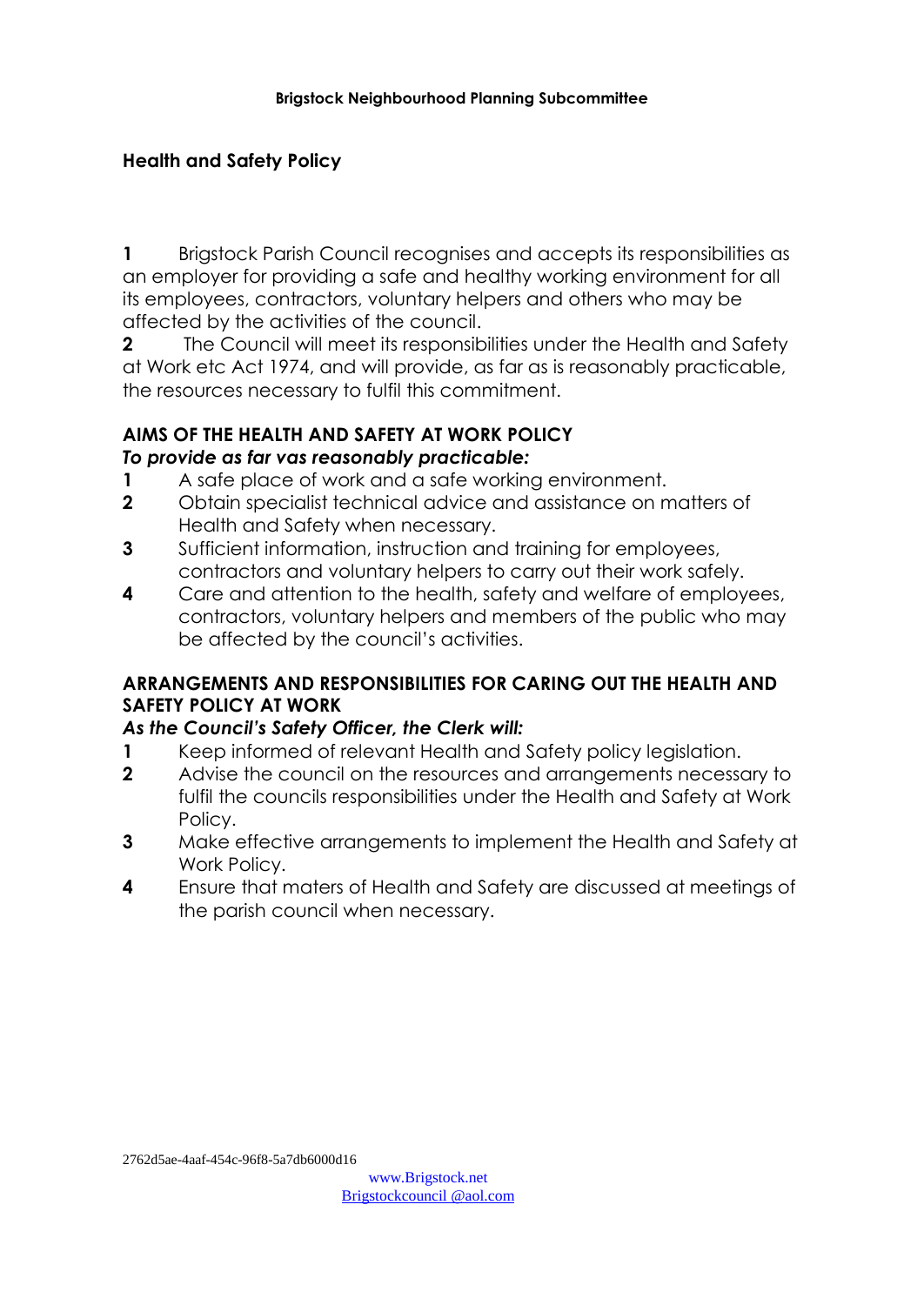#### **Brigstock Neighbourhood Planning Subcommittee**

- **5** Ensure that regular risk assessments are carried out of working practise, with subsequent consideration and review of any necessary corrective/protective measures. Consider requesting contractors to supply a written method statement prior to starting major works. Maintain a file of risk assessments, summarised in the Minuets.
- **6** Make effective arrangements to ensure those contractors or voluntary helpers working for the Council comply with all reasonable Health and Safety at Work requirements. All contractors will be given a copy of the Councils Health & Safety at Work Policy.
- **7** Ensure that work activities by the Council do not unreasonably jeopardise the health and safety of members of the public.
- **8** Maintain a central record of notified accidents.
- **9** When an accident or hazardous incident occurs, take immediate action to prevent a recurrence or further accident and to complete the necessary accident reporting procedure.
- **10** Act as the contact and liaison point for the Health and Safety Inspectorate.

#### *All employees, contractors and voluntary helpers will:*

- **1** Cooperate fully with the aims and responsibilities and requirements of the Health and Safety at Work Policy and comply with relevant Codes of Practice or work instructions for Health and Safety.
- **2** Take reasonable care for their own Health and Safety, to use appropriate personal protective clothing and, where appropriate, ensure that appropriate First Aid materials are available.
- **3** Take reasonable care for the Health and Safety of other people who may be affected by their activities.
- **4** Not intentionally interfere with or remove safety guards, safety devices or other equipment provided for Health and Safety.
- **5** Not misuse any plant, equipment, tools or materials so as to cause risks to Health and Safety
- **6** Report any accidents or hazardous incidents to the clerk.

#### *Brigstock Parish Council 2014*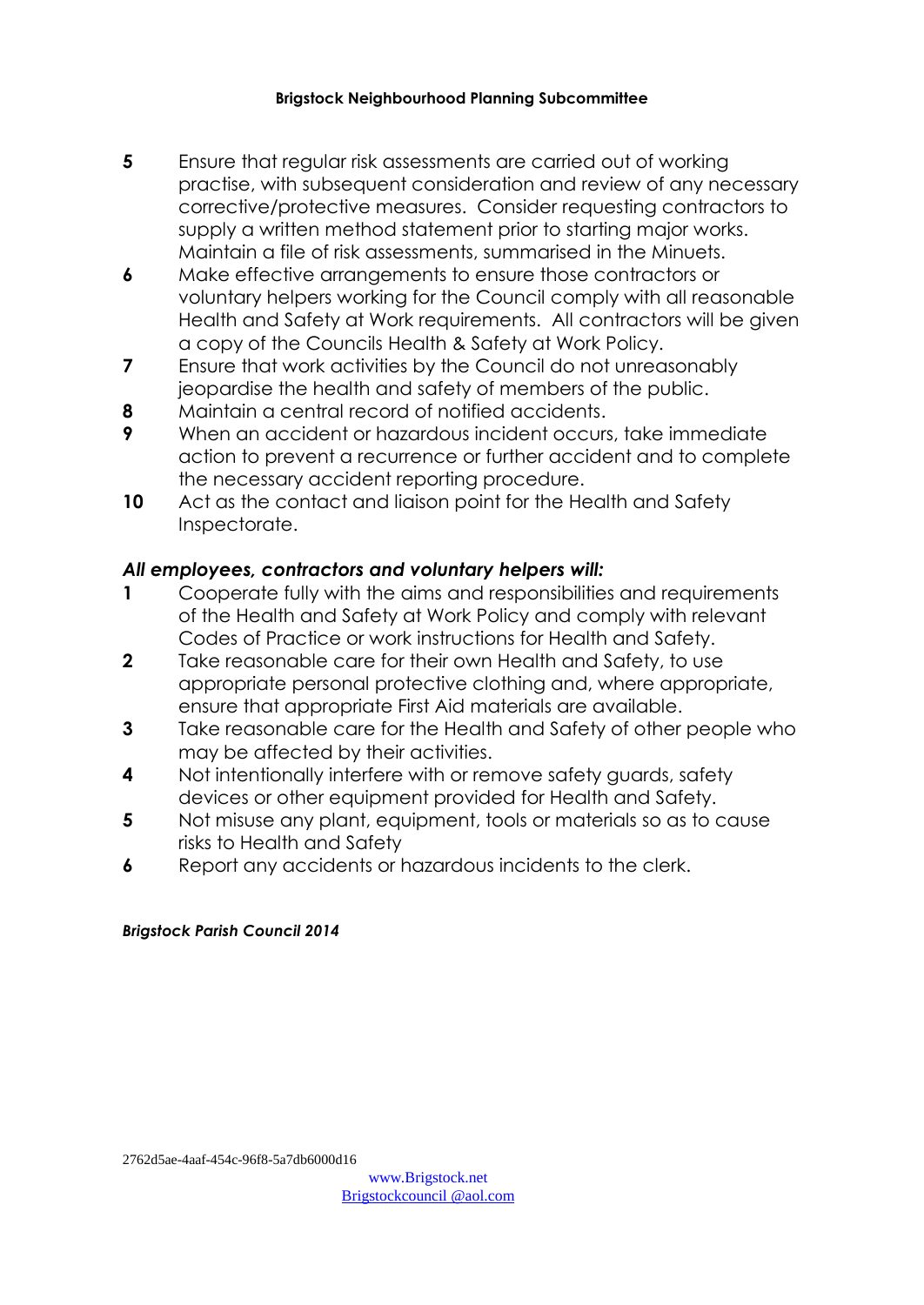**Data Protection**

# **Certificate of Registration**

This is to certify that: **Brigstock Parish Council** is registered with the Information Commissioner's Office under registration reference: **ZA061190** Registration Start date: **18 July 2014** Registration Expiry date: **17 July 2016** Upholding information rights Wycliffe House, Water Lane, Wilmslow, Cheshire SK9 5AF T. 0303 123 1113 F. 01625 524510 www.ico.org.uk

2762d5ae-4aaf-454c-96f8-5a7db6000d16

[www.Brigstock.net](http://www.brigstock.net/) Brigstockcouncil @aol.com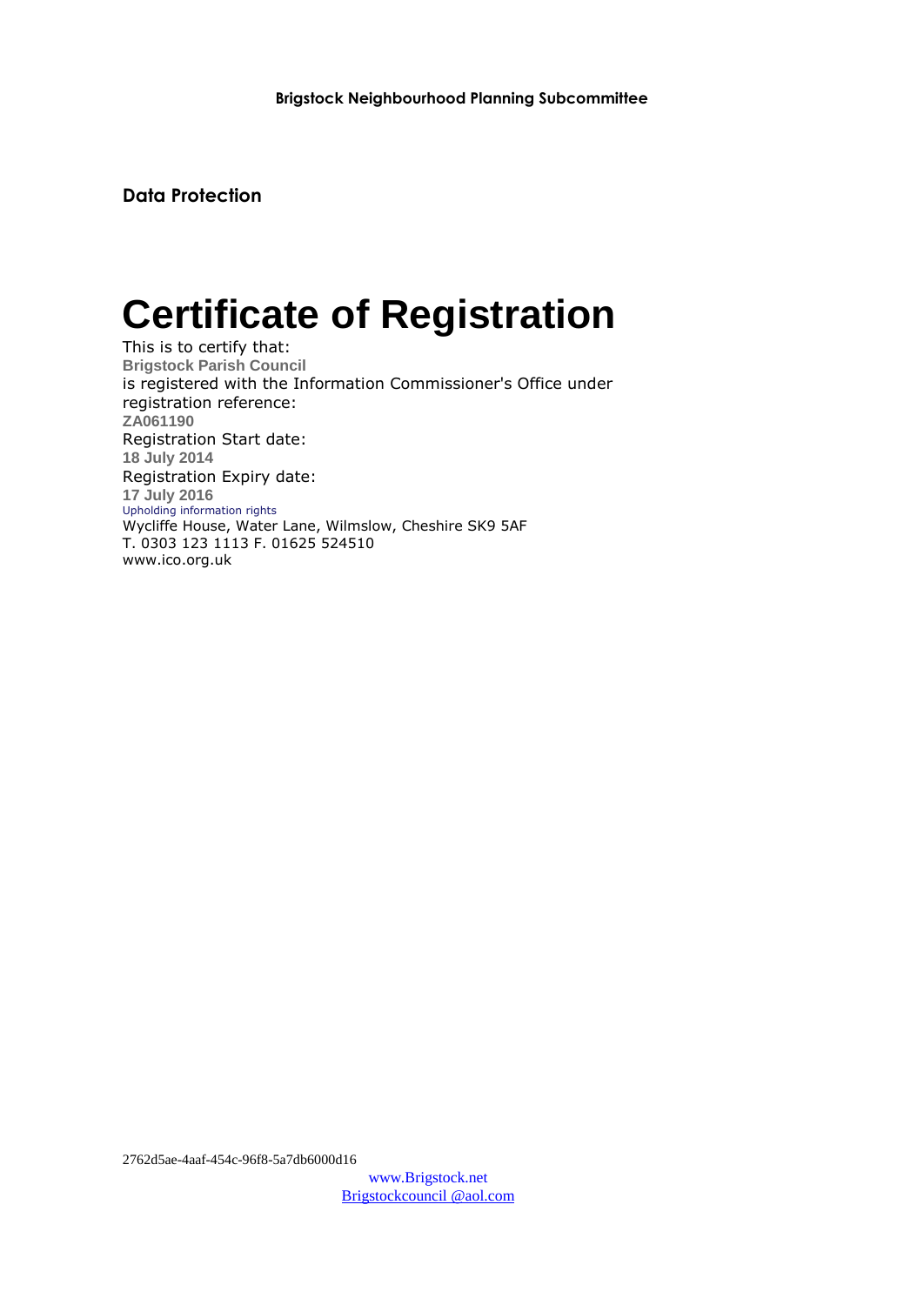### **ACCOUNTS ANALYSIS**

Approved grant budget

#### **August 2015 to February 2016**

| <b>Item</b>                              | <b>Budget</b> | Aug    | Sept | Oct | <b>Nov</b> | <b>Dec</b> | Jan | Feb |
|------------------------------------------|---------------|--------|------|-----|------------|------------|-----|-----|
|                                          |               |        |      |     |            |            |     |     |
| Consultant -Surveys                      | £840          |        |      |     |            |            |     |     |
| Consultant-Launch event advice           | £390          |        |      |     |            |            |     |     |
| Consultant - Questionnaire & Analysis    | £1,690        |        |      |     |            |            |     |     |
| Printing Costs - Questionnaire           | £208          |        |      |     |            |            |     |     |
| <b>Publicity Costs - Poster Printing</b> | £10           |        |      |     |            |            |     |     |
| Publicity Costs - Street signage         | £180          |        |      |     |            |            |     |     |
| Unbudgeted                               | £000          | £23.41 |      |     |            |            |     |     |
| Total                                    | £3,323        | £23.41 |      |     |            |            |     |     |

Unbudgeted details

| Month | Reference | Cost  | <b>Supplier</b> | <b>Item</b>    |
|-------|-----------|-------|-----------------|----------------|
| Auo   | 43        | £24:4 | ᇊ               | <u>ninting</u> |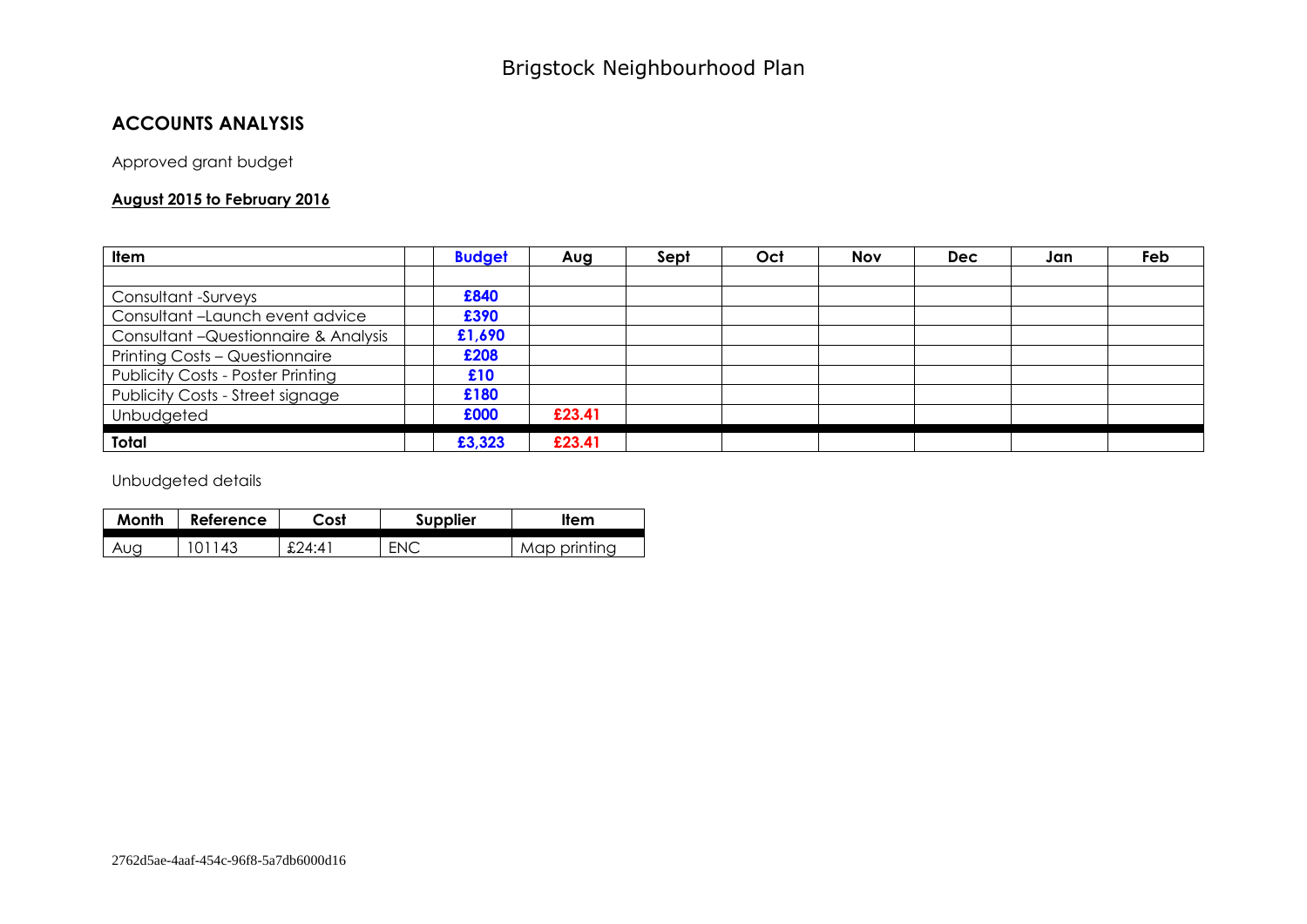| Ref      | Completed Actions                                                                                                                                                                                                           |             | Resp       | Due by     |
|----------|-----------------------------------------------------------------------------------------------------------------------------------------------------------------------------------------------------------------------------|-------------|------------|------------|
|          |                                                                                                                                                                                                                             |             |            |            |
| 5.07iiii | CA to start looking at funding application<br>forms. ACTION CA                                                                                                                                                              | In progress | CA         | 31-03-2015 |
| 12.04va  | SW to design posters and flyers ACTION SW                                                                                                                                                                                   |             | <b>SW</b>  | 30/06/2015 |
| 12.04vb  | Once consultant chosen get advice on the<br>meeting <b>ACTION CA</b>                                                                                                                                                        |             | CA         | 07/06/2015 |
| 12.04vc  | Invite D Ray to attend <b>ACTION NPS</b>                                                                                                                                                                                    |             | <b>NPS</b> | 07/06/2015 |
| 13.04    | Review Planned Launch Date After discussing<br>the options it was decided to move the date<br>to the Sunday after the beer festival. Sunday<br>20 <sup>th</sup> September.<br><b>ACTION SW to confirm hall availability</b> |             | <b>SW</b>  | 21/07/2015 |
| 13.04iii | The 7 <sup>th</sup> July meeting to discuss the launch<br>meeting now deferred to the 21st July subject<br>to confirmation by CA. ACTION                                                                                    |             | CA         | 21/07/2015 |
| 13.05    | Selection of consultant to support the NP<br>project CA to communicate the decision with<br>the selected consultant. ACTION                                                                                                 |             | CA         | 21/07/2015 |
|          |                                                                                                                                                                                                                             |             |            |            |

| Ref      | <b>Outstanding Actions</b>                                                                                                                                           |                 | Resp      | Due by      |
|----------|----------------------------------------------------------------------------------------------------------------------------------------------------------------------|-----------------|-----------|-------------|
| 5.06iii  | Try to collect as many e-mail addresses from<br>residents so we can start communicating via<br>Brigstock News. Offer a prize. ACTION CA                              | Very slow start | CA        | 31-03-2015  |
| 12.04iic | To try and improve the response it was<br>suggested there should be a link to the<br>questionnaire circulated with the school<br>routine information text. ACTION RF |                 | <b>RF</b> | <b>ASAP</b> |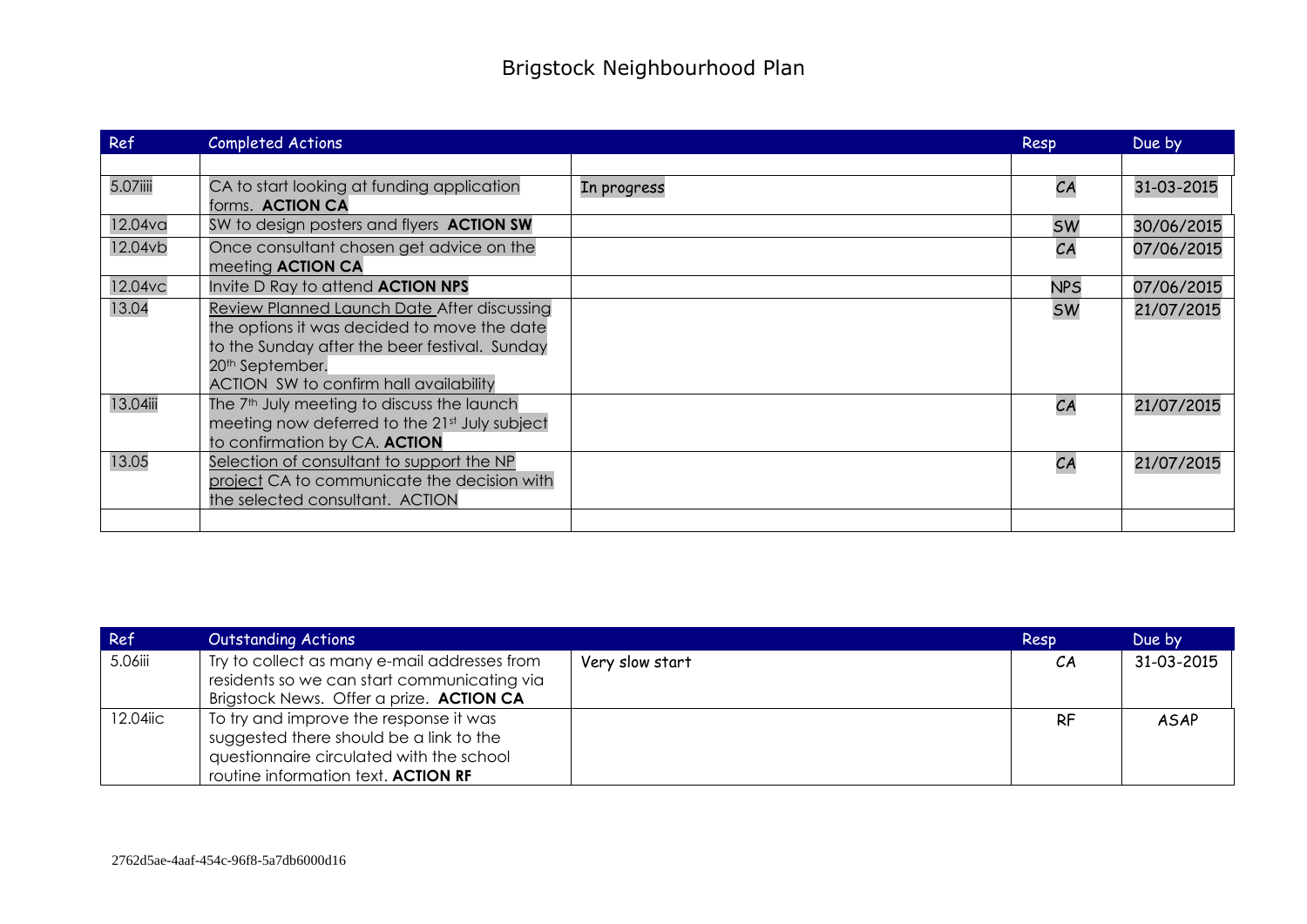| 12.04iiib | There was a need for smaller maps (A3) similar<br>to those in the Core Spatial Strategy and<br>ARNOT plan. It those requiring maps inform<br>NJS of the plan and page numbers he will<br>arrange for these to be e-mailed. ACTION ALL | <b>ALL</b> |            |
|-----------|---------------------------------------------------------------------------------------------------------------------------------------------------------------------------------------------------------------------------------------|------------|------------|
| 12.04vd   | Obtain (if available) Supportive maps to show<br>recent village development <b>ACTION JM</b>                                                                                                                                          | JM         | 07/06/2015 |
| 13.07i    | It was agreed that the project should have a<br>logo based on the initials ONP Our<br>Neighbourhood Plan SW to design ACTION                                                                                                          | <b>SW</b>  | 21/07/2015 |
| 13.07ii   | Letter to local businesses to be circulated<br>when launch date (confirmed and set in<br>concrete) ACTION LS                                                                                                                          | LS.        | 21/07/2015 |
| 13.07iii  | It was agreed that the flyer circulated to all<br>houses would also include the questionnaire<br><b>ACTION SW</b>                                                                                                                     | <b>SW</b>  | 21/07/2015 |

| Ref      | New Actions                                                                                                                                                                                                                                                                                                                                                                                                                                                                                | Resp       | Due by |
|----------|--------------------------------------------------------------------------------------------------------------------------------------------------------------------------------------------------------------------------------------------------------------------------------------------------------------------------------------------------------------------------------------------------------------------------------------------------------------------------------------------|------------|--------|
| 14.06iia | Launch meeting<br>Propose that chair of PC or NHP<br>$\bullet$<br>committee introduce project<br>The consultant will then give a<br>$\bullet$<br>presentation.<br>Input from D Ray (ENC) to be confirmed<br>$\bullet$<br>There will also be maps and information etc<br>around the hall so there can be subsequent<br>discussion. Possibly some historical information<br>also. The meeting to be an open meeting 3 till<br>5 in the village hall. SW, CA Colin Wilkinson<br><b>ACTION</b> | SW/CA/CW   |        |
| 14.06iib | Colin Wilkinson to undertake a policy review<br><b>ACTION</b>                                                                                                                                                                                                                                                                                                                                                                                                                              | CW         |        |
| 14.06iic | MDS to do some number crunching from<br>census data <b>ACTION</b>                                                                                                                                                                                                                                                                                                                                                                                                                          | <b>MDS</b> |        |
| 14.06iid | NJS to establish if ENC will lend some display<br>boards <b>ACTION</b>                                                                                                                                                                                                                                                                                                                                                                                                                     | <b>NJS</b> |        |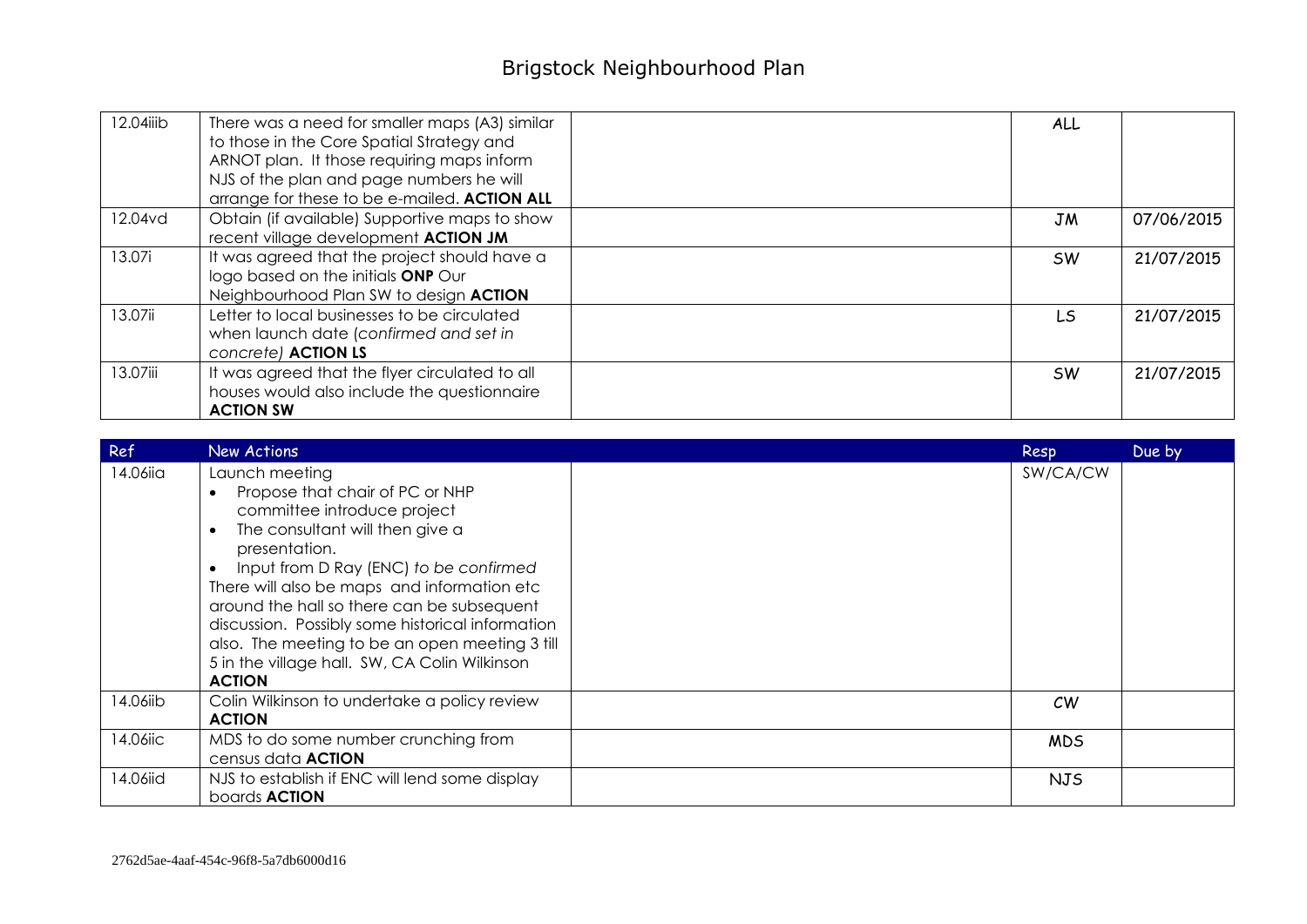| 14.07 | The grant offer document requires that all   | ALL |  |
|-------|----------------------------------------------|-----|--|
|       | members of the committee be aware of the     |     |  |
|       | Parish Councils Health and Safety policy and |     |  |
|       | data protection. Please see attached         |     |  |
|       | documents <b>ACTION ALL</b>                  |     |  |